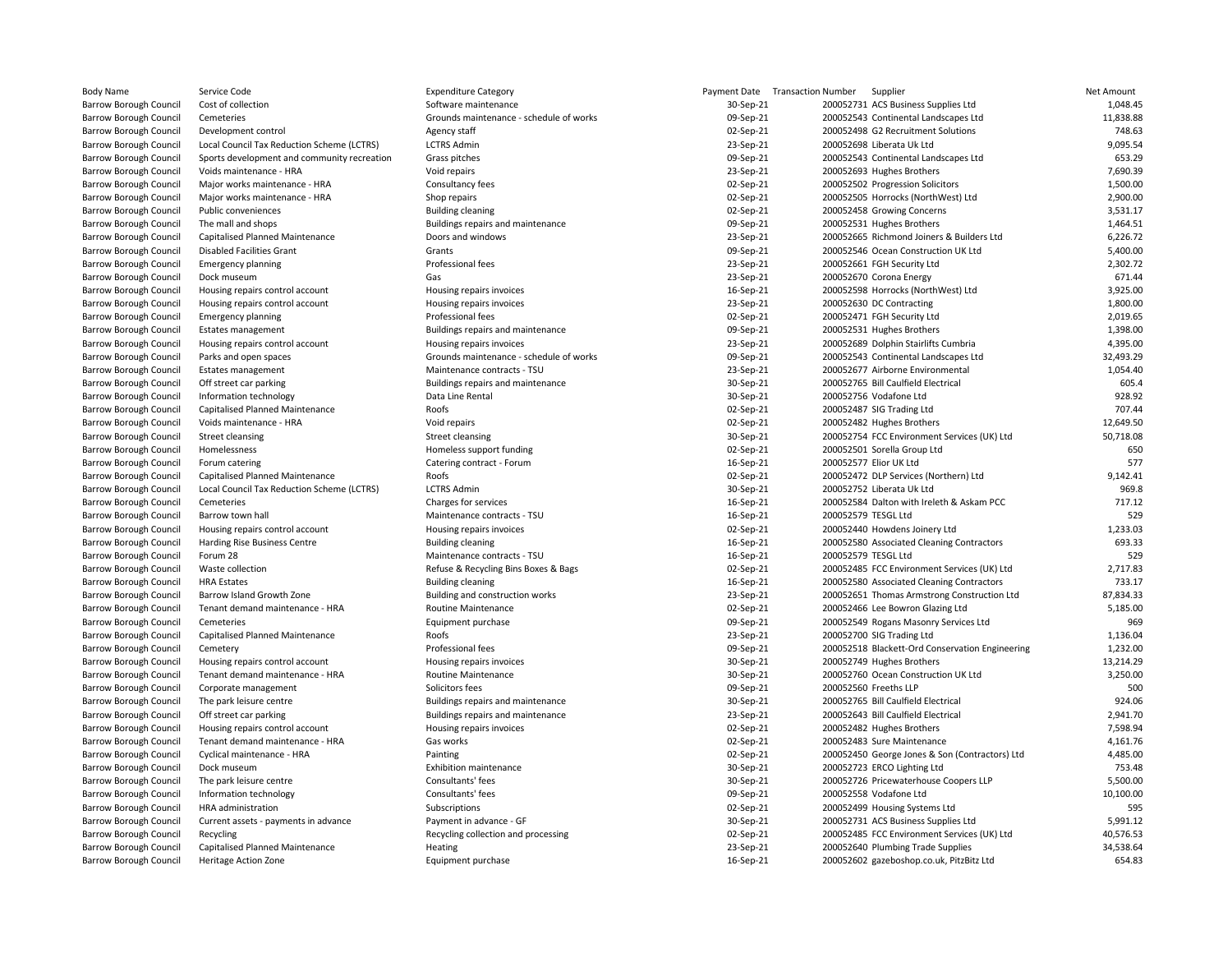| Barrow Borough Council        | Heritage Action Zone                        | Consultants' fees                                        | 02-Sep-21 | 200052494 Buttress Architects Ltd                   | 3,807.00    |
|-------------------------------|---------------------------------------------|----------------------------------------------------------|-----------|-----------------------------------------------------|-------------|
| <b>Barrow Borough Council</b> | Legal                                       | Subscriptions                                            | 23-Sep-21 | 200052699 Thomson Reuters                           | 1,278.00    |
| <b>Barrow Borough Council</b> | <b>HRA Estates</b>                          | Professional fees                                        | 23-Sep-21 | 200052705 Capsticks Solicitors LLP                  | 1,100.00    |
| <b>Barrow Borough Council</b> | <b>HRA Estates</b>                          | Cleaning - other                                         | 23-Sep-21 | 200052688 Associated Cleaning Contractors           | 3,968.65    |
| <b>Barrow Borough Council</b> | Capitalised Planned Maintenance             |                                                          | 23-Sep-21 | 200052682 Nova Group Ltd                            | 11,718.00   |
| <b>Barrow Borough Council</b> |                                             | Doors and windows                                        | 02-Sep-21 | 200052442 Optech Fibres                             | 1,544.00    |
|                               | Footpath Lighting                           | Footpath lighting - maintenance                          |           |                                                     |             |
| <b>Barrow Borough Council</b> | Capitalised Planned Maintenance             | Rewires                                                  | 23-Sep-21 | 200052696 Rexel UK Ltd                              | 555.88      |
| Barrow Borough Council        | Dock museum                                 | Museum conservation                                      | 30-Sep-21 | 200052743 York Archaeological Trust                 | 64C         |
| Barrow Borough Council        | Human Resources                             | Management training                                      | 23-Sep-21 | 200052684 Act Now Training Ltd                      | 1.490.00    |
| Barrow Borough Council        | Capitalised Planned Maintenance             | Doors and windows                                        | 09-Sep-21 | 200052550 Richmond Joiners & Builders Ltd           | 1,207.63    |
| Barrow Borough Council        | Capitalised Planned Maintenance             | Doors and windows                                        | 09-Sep-21 | 200052530 Wrekin Windows                            | 6,678.90    |
| <b>Barrow Borough Council</b> | <b>Disabled Facilities Grant</b>            | Grants                                                   | 09-Sep-21 | 200052535 Airey Property Developments & Adaptations | 2,130.00    |
| <b>Barrow Borough Council</b> | Voids maintenance - HRA                     | Void repairs                                             | 02-Sep-21 | 200052482 Hughes Brothers                           | 2,483.65    |
| <b>Barrow Borough Council</b> | Public conveniences                         | Buildings repairs and maintenance                        | 02-Sep-21 | 200052457 Geoffrey Hall                             | 4,907.60    |
| <b>Barrow Borough Council</b> | <b>HRA Estates</b>                          | Other expenses                                           | 02-Sep-21 | 200052464 Love2Shop                                 | 507.5       |
| Barrow Borough Council        | <b>Disabled Facilities Grant</b>            | Grants                                                   | 09-Sep-21 | 200052535 Airey Property Developments & Adaptations | 11,063.00   |
| <b>Barrow Borough Council</b> | Corporate management                        | Professional fees                                        | 23-Sep-21 | 200052664 32West Ltd                                | 6,024.99    |
| <b>Barrow Borough Council</b> | Registration of electors                    | Postage                                                  | 30-Sep-21 | 200052755 Democracy Counts Ltd                      | 15,465.45   |
| <b>Barrow Borough Council</b> | Information technology                      | Professional fees                                        | 09-Sep-21 | 200052558 Vodafone Ltd                              | 7,250.00    |
| <b>Barrow Borough Council</b> | Human Resources                             | Conferences and seminars                                 | 09-Sep-21 | 200052557 CIPD                                      | 1.680.00    |
| <b>Barrow Borough Council</b> | Capitalised Planned Maintenance             | Doors and windows                                        | 23-Sep-21 | 200052665 Richmond Joiners & Builders Ltd           | 15,280.06   |
| Barrow Borough Council        | Tenant demand maintenance - HRA             | Central overheads                                        | 09-Sep-21 | 200052531 Hughes Brothers                           | 28,550.68   |
| <b>Barrow Borough Council</b> | Cost of collection                          | <b>Business rates collection</b>                         | 23-Sep-21 | 200052698 Liberata Uk Ltd                           | 2,728.66    |
| Barrow Borough Council        | Registration of electors                    | Printing and stationery                                  | 30-Sep-21 | 200052755 Democracy Counts Ltd                      | 5,737.61    |
| <b>Barrow Borough Council</b> | Forum 28                                    | Gas                                                      | 23-Sep-21 | 200052670 Corona Energy                             | 835.03      |
| <b>Barrow Borough Council</b> | Forum 28                                    | Professional fees                                        | 09-Sep-21 | 200052520 Spektrix Ltd                              | 2,890.31    |
| Barrow Borough Council        | The park leisure centre                     | Professional fees                                        | 23-Sep-21 | 200052632 Optech Fibres                             | 5,925.00    |
| <b>Barrow Borough Council</b> | The mall and shops                          | Buildings repairs and maintenance                        | 23-Sep-21 |                                                     | 779.13      |
|                               |                                             |                                                          |           | 200052643 Bill Caulfield Electrical                 |             |
| <b>Barrow Borough Council</b> | Housing Benefits Admin                      | Benefits council tenants                                 | 23-Sep-21 | 200052698 Liberata Uk Ltd                           | 2,660.94    |
| <b>Barrow Borough Council</b> | <b>HRA Estates</b>                          | Grounds maintenance - schedule of works                  | 09-Sep-21 | 200052543 Continental Landscapes Ltd                | 5,638.33    |
| <b>Barrow Borough Council</b> | Housing repairs control account             | Housing repairs invoices                                 | 16-Sep-21 | 200052606 Howdens Joinery Ltd                       | 577.19      |
| Barrow Borough Council        | Major works maintenance - HRA               | Adaptations                                              | 02-Sep-21 | 200052472 DLP Services (Northern) Ltd               | 3,121.64    |
| Barrow Borough Council        | Sarah Millican                              | Professional fees                                        | 30-Sep-21 | 200052776 Chambers Touring                          | 9,105.77    |
| <b>Barrow Borough Council</b> | Dock museum                                 | Electricity                                              | 23-Sep-21 | 200052659 NPower                                    | 2,187.18    |
| Barrow Borough Council        | Playground                                  | Parks & Playgrounds Inspections & maintenance - contract | 09-Sep-21 | 200052543 Continental Landscapes Ltd                | 15,919.21   |
| <b>Barrow Borough Council</b> | Capitalised Planned Maintenance             | Heating                                                  | 23-Sep-21 | 200052694 Sure Maintenance                          | 38,680.70   |
| <b>Barrow Borough Council</b> | Barrow town hall                            | <b>Building cleaning</b>                                 | 16-Sep-21 | 200052580 Associated Cleaning Contractors           | 4,443.98    |
| Barrow Borough Council        | Cyclical maintenance - HRA                  | Painting                                                 | 02-Sep-21 | 200052450 George Jones & Son (Contractors) Ltd      | 6,647.20    |
| <b>Barrow Borough Council</b> | Barrow park                                 | Grounds maintenance - schedule of works                  | 09-Sep-21 | 200052543 Continental Landscapes Ltd                | 22,027.51   |
| Barrow Borough Council        | Craven house                                | Water                                                    | 16-Sep-21 | 200052593 Water Plus Ltd                            | 888.47      |
| <b>Barrow Borough Council</b> | Cyclical maintenance - HRA                  | Painting                                                 | 23-Sep-21 | 200052642 George Jones & Son (Contractors) Ltd      | 4.985.40    |
| <b>Barrow Borough Council</b> | Waste collection                            | Refuse collection - other works                          | 02-Sep-21 | 200052485 FCC Environment Services (UK) Ltd         | 1,182.39    |
| Barrow Borough Council        | Waste collection                            | Refuse & Recycling Bins Boxes & Bags                     | 02-Sep-21 | 200052485 FCC Environment Services (UK) Ltd         | 1,026.81    |
| Barrow Borough Council        | RTB administration - HRA                    | Professional fees                                        | 09-Sep-21 | 200052536 Lambert Smith Hampton                     | <b>700</b>  |
| Barrow Borough Council        | Barry Collings - Bye Bye Baby               | Hire of halls                                            | 30-Sep-21 | 200052751 MRC Enterprises Ltd                       | $-1,015.00$ |
| Barrow Borough Council        | Housing repairs control account             | Housing repairs invoices                                 | 02-Sep-21 | 200052440 Howdens Joinery Ltd                       | 586.51      |
| <b>Barrow Borough Council</b> | Off street car parking                      | Professional fees                                        | 23-Sep-21 | 200052666 PARK NOW Ltd                              | 897.75      |
| Barrow Borough Council        | Cost of collection                          | Council tax collection                                   | 30-Sep-21 | 200052752 Liberata Uk Ltd                           | 969.8       |
| Barrow Borough Council        | Dock museum                                 | Museum exhibition                                        | 30-Sep-21 | 200052723 ERCO Lighting Ltd                         | 1,563.62    |
| <b>Barrow Borough Council</b> | Legal                                       | Professional training                                    | 02-Sep-21 | 200052510 Act Now Training Ltd                      | 1,995.00    |
| Barrow Borough Council        | Major works maintenance - HRA               | Shop repairs                                             | 09-Sep-21 | 200052547 Urswick Engineering                       | 510         |
| <b>Barrow Borough Council</b> | Sports development and community recreation | Buildings repairs and maintenance                        | 02-Sep-21 | 200052473 Andrew Thompson                           | 512.65      |
| <b>Barrow Borough Council</b> | The park leisure centre                     | Professional fees                                        | 09-Sep-21 | 200052561 Debit Finance Collections Plc             | 3,170.00    |
| <b>Barrow Borough Council</b> | Crematorium                                 | Maintenance contracts - venue                            | 02-Sep-21 | 200052511 Premier Midland Steel Fabrications Ltd    | 3,401.00    |
|                               |                                             |                                                          |           |                                                     |             |
| <b>Barrow Borough Council</b> | Public conveniences                         | Water                                                    | 16-Sep-21 | 200052593 Water Plus Ltd                            | 522.18      |
| Barrow Borough Council        | Housing repairs control account             | Housing repairs invoices                                 | 02-Sep-21 | 200052509 DAL Plumbing & Drainage Ltd               | 1,300.00    |
| <b>Barrow Borough Council</b> | Registration of electors                    | Consultants' fees                                        | 30-Sep-21 | 200052755 Democracy Counts Ltd                      | 3,350.00    |
| <b>Barrow Borough Council</b> | Registration of electors                    | Printing and stationery                                  | 30-Sep-21 | 200052755 Democracy Counts Ltd                      | 1,534.40    |
| <b>Barrow Borough Council</b> | Parks and open spaces                       | Grounds maintenance - other works                        | 23-Sep-21 | 200052644 Tythe Barn Nurseries Ltd                  | 8,100.00    |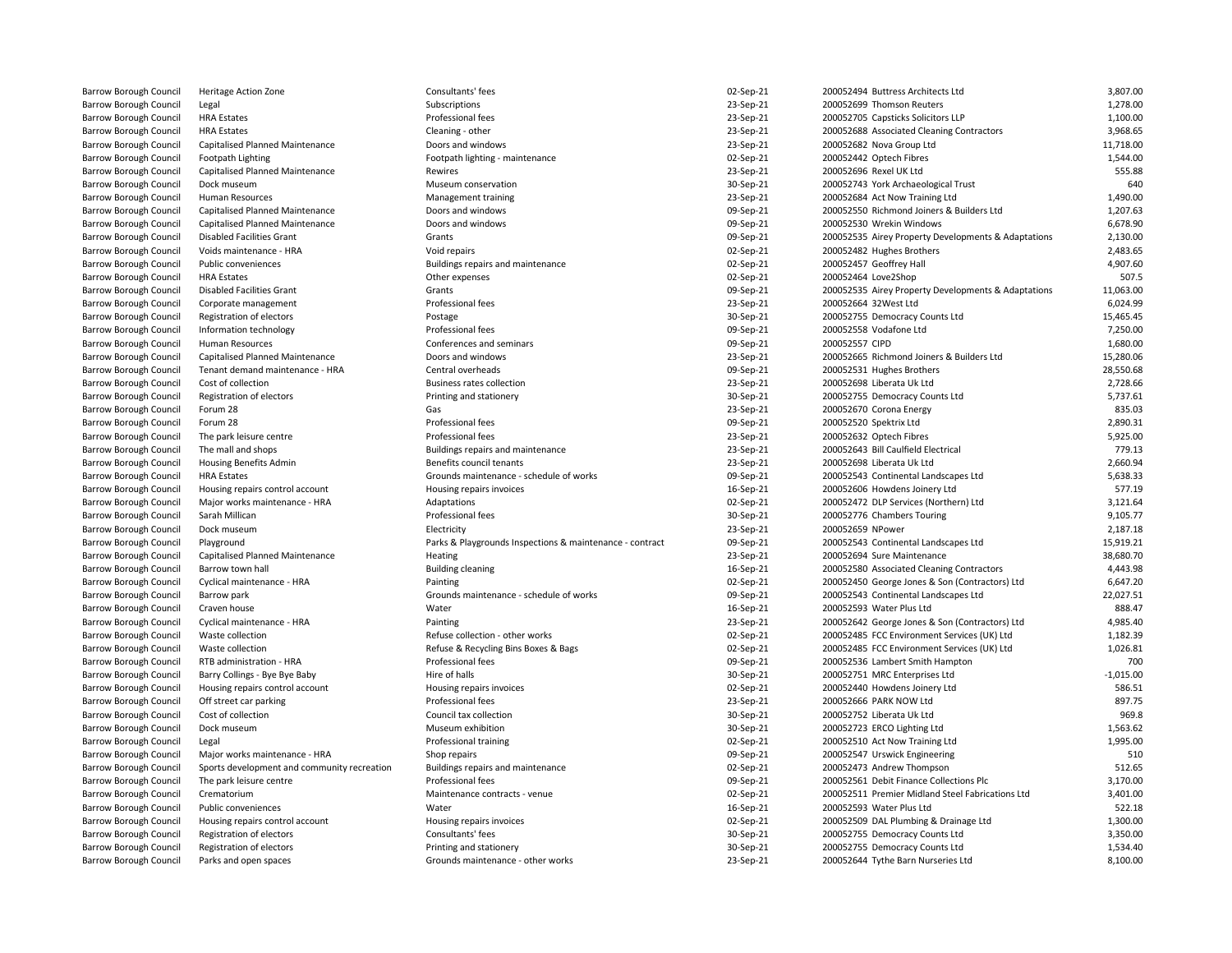| Barrow Borough Council        | Recycling                        | Recycling collection and processing      | 30-Sep-21 | 200052754 FCC Environment Services (UK) Ltd         | 40,576.53   |
|-------------------------------|----------------------------------|------------------------------------------|-----------|-----------------------------------------------------|-------------|
| <b>Barrow Borough Council</b> | Homelessness                     | Accommodation - homeless bed & breakfast | 16-Sep-21 | 200052587 Redacted Information                      | 1,485.00    |
| <b>Barrow Borough Council</b> | Capitalised Planned Maintenance  | Roofs                                    | 23-Sep-21 | 200052619 DLP Services (Northern) Ltd               | 4,616.35    |
| Barrow Borough Council        | Crematorium                      | Grounds maintenance - other works        | 09-Sep-21 | 200052543 Continental Landscapes Ltd                | 1,377.10    |
| <b>Barrow Borough Council</b> | Legal                            | Solicitors fees                          | 30-Sep-21 | 200052775 St John's Chambers                        | <b>500</b>  |
| <b>Barrow Borough Council</b> | Cemeteries                       | Grounds maintenance - other works        | 09-Sep-21 | 200052543 Continental Landscapes Ltd                | 2,282.90    |
| Barrow Borough Council        | Housing Benefits Admin           | Benefits private tenants                 | 23-Sep-21 | 200052698 Liberata Uk Ltd                           | 7,522.64    |
| <b>Barrow Borough Council</b> | <b>HRA Estates</b>               | Tenants content insurance                | 02-Sep-21 | 200052500 Thistle Insurance Services Ltd            | 714.99      |
| <b>Barrow Borough Council</b> | The markets                      | Electricity                              | 23-Sep-21 | 200052659 NPower                                    | 914.19      |
| Barrow Borough Council        | Office support - admin           | Photocopier rental                       | 30-Sep-21 | 200052724 Ricoh UK Ltd                              | 941.94      |
| <b>Barrow Borough Council</b> | Tenant demand maintenance - HRA  | <b>Routine Maintenance</b>               | 02-Sep-21 | 200052466 Lee Bowron Glazing Ltd                    | 1,020.00    |
| <b>Barrow Borough Council</b> | Major works maintenance - HRA    | Adaptations                              | 23-Sep-21 | 200052662 Coram Holding Ltd                         | 1,108.81    |
| Barrow Borough Council        | <b>Emergency planning</b>        | Professional fees                        | 02-Sep-21 | 200052471 FGH Security Ltd                          | 1,426.41    |
| <b>Barrow Borough Council</b> | Homelessness                     | Accommodation - homeless bed & breakfast | 16-Sep-21 | 200052587 Redacted Information                      | 1,285.00    |
| <b>Barrow Borough Council</b> | Homelessness                     | Accommodation - homeless bed & breakfast |           | 200052587 Redacted Information                      | 1,760.00    |
|                               |                                  |                                          | 16-Sep-21 |                                                     |             |
| Barrow Borough Council        | Capitalised Planned Maintenance  | Doors and windows                        | 02-Sep-21 | 200052461 Baker Mallett                             | 1,978.80    |
| <b>Barrow Borough Council</b> | Housing repairs control account  | Housing repairs invoices                 | 02-Sep-21 | 200052440 Howdens Joinery Ltd                       | 1,145.45    |
| <b>Barrow Borough Council</b> | Accelerated Towns Fund           | Purchase of equipment                    | 09-Sep-21 | 200052554 Fresh Air Fitness                         | 23,274.00   |
| Barrow Borough Council        | The park leisure centre          | Water                                    | 23-Sep-21 | 200052707 Water Plus Ltd                            | 1,075.14    |
| Barrow Borough Council        | Capitalised Planned Maintenance  | Rewires                                  | 23-Sep-21 | 200052641 Keith Wilson Elec Con Ltd                 | 8,031.70    |
| <b>Barrow Borough Council</b> | Housing repairs control account  | Housing repairs invoices                 | 16-Sep-21 | 200052581 B&Q                                       | 575         |
| Barrow Borough Council        | Housing repairs control account  | Housing repairs invoices                 | 30-Sep-21 | 200052712 Howdens Joinery Ltd                       | 1,002.77    |
| <b>Barrow Borough Council</b> | Voids maintenance - HRA          | Void repairs                             | 02-Sep-21 | 200052482 Hughes Brothers                           | 23,928.51   |
| <b>Barrow Borough Council</b> | Cost of collection               | Council tax collection                   | 23-Sep-21 | 200052698 Liberata Uk Ltd                           | 9,095.54    |
| Barrow Borough Council        | Waste collection                 | Refuse & Recycling Bins Boxes & Bags     | 02-Sep-21 | 200052485 FCC Environment Services (UK) Ltd         | 1,796.86    |
| <b>Barrow Borough Council</b> | <b>Housing Benefits Admin</b>    | Benefits private tenants                 | 30-Sep-21 | 200052752 Liberata Uk Ltd                           | 711.18      |
| <b>Barrow Borough Council</b> | Information technology           | Software maintenance                     | 02-Sep-21 | 200052469 Infosec Cloud                             | 7.504.54    |
| Barrow Borough Council        | Barrow town hall                 | Gas                                      | 23-Sep-21 | 200052670 Corona Energy                             | 538.86      |
| <b>Barrow Borough Council</b> | <b>BODS 9-5</b>                  | Recoverable charges                      | 23-Sep-21 | 200052687 Barrow Operatic & Dramatic Society        | $-1,147.32$ |
| <b>Barrow Borough Council</b> | Barry Collings - Bye Bye Baby    | Admissions                               | 30-Sep-21 | 200052751 MRC Enterprises Ltd                       | 7,504.50    |
| <b>Barrow Borough Council</b> | Capitalised Planned Maintenance  | Rewires                                  | 02-Sep-21 | 200052484 Rexel UK Ltd                              | 3,101.52    |
| <b>Barrow Borough Council</b> | <b>Disabled Facilities Grant</b> | Grants                                   | 09-Sep-21 | 200052529 Dolphin Stairlifts Cumbria                | 4,050.00    |
| <b>Barrow Borough Council</b> | Human Resources                  | <b>ADC Hospitality</b>                   | 09-Sep-21 | 200052516 Abbey House Hotel (Cumbria) Ltd           | 560         |
| Barrow Borough Council        | Capitalised Planned Maintenance  | Rewires                                  | 23-Sep-21 | 200052696 Rexel UK Ltd                              | 1,493.74    |
| Barrow Borough Council        | Tenant demand maintenance - HRA  | Environmental enhancements               | 16-Sep-21 | 200052590 Cumbria County Council                    | 2,034.57    |
| <b>Barrow Borough Council</b> | Heritage Action Zone             | Consultants' fees                        | 02-Sep-21 | 200052494 Buttress Architects Ltd                   | 655         |
| Barrow Borough Council        | Crematorium                      | Equipment purchase                       | 30-Sep-21 | 200052718 Rogans Masonry Services Ltd               | 1,073.00    |
| Barrow Borough Council        | <b>Barrow Town Deal</b>          | Professional fees                        | 23-Sep-21 | 200052667 Hatch Associates Ltd                      | 8,218.00    |
| <b>Barrow Borough Council</b> | Tenant demand maintenance - HRA  | Gas works                                | 23-Sep-21 | 200052694 Sure Maintenance                          | 6,943.21    |
| <b>Barrow Borough Council</b> | Waste collection                 | Refuse collection - contract             | 30-Sep-21 | 200052754 FCC Environment Services (UK) Ltd         | 62,568.27   |
| <b>Barrow Borough Council</b> | Housing repairs control account  | Housing repairs invoices                 | 30-Sep-21 | 200052729 UK Environmental & Asbestos Solutions Ltd | 95C         |
| Barrow Borough Council        | Housing repairs control account  | Housing repairs invoices                 | 16-Sep-21 | 200052606 Howdens Joinery Ltd                       | 980.87      |
| <b>Barrow Borough Council</b> | <b>Barrow Town Deal</b>          | Solicitors fees                          | 16-Sep-21 | 200052585 DWF LLP                                   | 6,000.00    |
|                               |                                  |                                          |           |                                                     | 2,496.24    |
| Barrow Borough Council        | Crematorium                      | Gas                                      | 23-Sep-21 | 200052670 Corona Energy                             |             |
| <b>Barrow Borough Council</b> | Waste collection                 | Refuse collection - contract             | 02-Sep-21 | 200052485 FCC Environment Services (UK) Ltd         | 62,568.27   |
| <b>Barrow Borough Council</b> | Waste collection                 | Refuse collection - other works          | 30-Sep-21 | 200052754 FCC Environment Services (UK) Ltd         | 1,182.39    |
| <b>Barrow Borough Council</b> | Information technology           | Licences                                 | 30-Sep-21 | 200052737 Vodafone Ltd                              | 6,639.26    |
| <b>Barrow Borough Council</b> | Dock museum                      | <b>Building cleaning</b>                 | 30-Sep-21 | 200052739 Elior UK Ltd                              | 1,801.43    |
| <b>Barrow Borough Council</b> | Forum 28                         | <b>Building cleaning</b>                 | 30-Sep-21 | 200052739 Elior UK Ltd                              | 3,347.97    |
| <b>Barrow Borough Council</b> | Capitalised Planned Maintenance  | Heating                                  | 02-Sep-21 | 200052461 Baker Mallett                             | 1,200.43    |
| <b>Barrow Borough Council</b> | <b>Disabled Facilities Grant</b> | Grants                                   | 09-Sep-21 | 200052521 Lee Bowron Glazing Ltd                    | 5,255.00    |
| <b>Barrow Borough Council</b> | Harding Rise Business Centre     | Electricity                              | 16-Sep-21 | 200052575 NPower                                    | 1,021.03    |
| Barrow Borough Council        | Dock museum                      | Gas                                      | 23-Sep-21 | 200052670 Corona Energy                             | 734         |
| <b>Barrow Borough Council</b> | Forum 28                         | Electricity                              | 23-Sep-21 | 200052659 NPower                                    | 4.217.01    |
| <b>Barrow Borough Council</b> | Housing repairs control account  | Housing repairs invoices                 | 30-Sep-21 | 200052749 Hughes Brothers                           | 6,548.24    |
| Barrow Borough Council        | Housing repairs control account  | Housing repairs invoices                 | 16-Sep-21 | 200052606 Howdens Joinery Ltd                       | 1,403.15    |
| <b>Barrow Borough Council</b> | Cyclical maintenance - HRA       | <b>Electrical testing</b>                | 23-Sep-21 | 200052641 Keith Wilson Elec Con Ltd                 | 1,605.52    |
| <b>Barrow Borough Council</b> | The park leisure centre          | Professional fees                        | 23-Sep-21 | 200052679 Dawn Creative                             | 2,300.00    |
| <b>Barrow Borough Council</b> | Barrow town hall                 | <b>Building cleaning</b>                 | 09-Sep-21 | 200052528 Associated Cleaning Contractors           | 551.6       |
|                               |                                  |                                          |           |                                                     |             |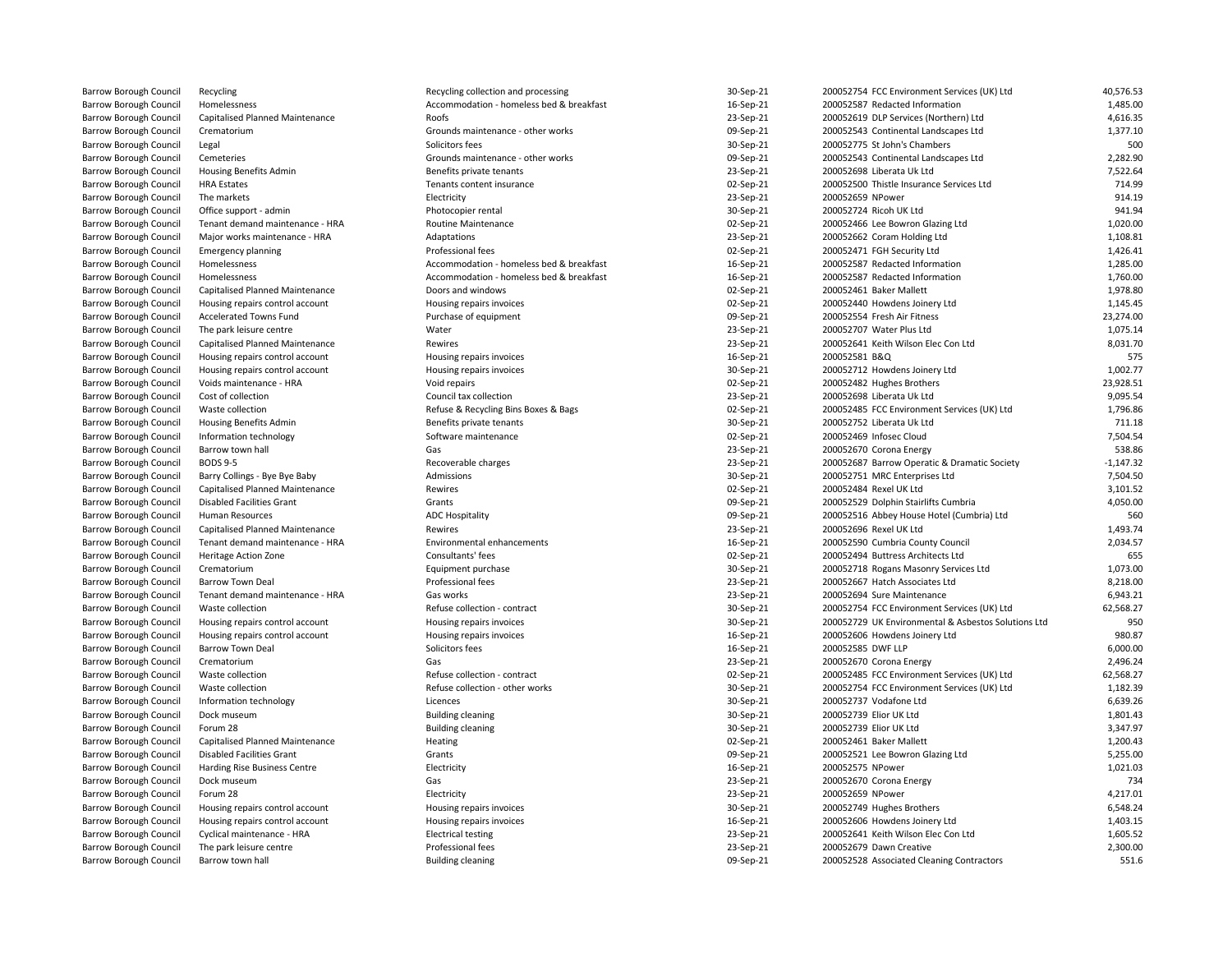| Barrow Borough Council        | Barrow town hall                           | Electricity                          | 23-Sep-21 | 200052659 NPower                                    | 2,105.49                |
|-------------------------------|--------------------------------------------|--------------------------------------|-----------|-----------------------------------------------------|-------------------------|
| Barrow Borough Council        | Housing repairs control account            | Housing repairs invoices             | 30-Sep-21 | 200052712 Howdens Joinery Ltd                       | 1,054.00                |
| <b>Barrow Borough Council</b> | Parks and open spaces                      | Grounds maintenance - other works    | 09-Sep-21 | 200052543 Continental Landscapes Ltd                | 1,033.76                |
| Barrow Borough Council        | Crematorium                                | Gas                                  | 23-Sep-21 | 200052670 Corona Energy                             | 2,482.38                |
| Barrow Borough Council        | Housing repairs control account            | Housing repairs invoices             | 02-Sep-21 | 200052440 Howdens Joinery Ltd                       | 920.19                  |
| Barrow Borough Council        | Marina Village                             | Consultants' fees                    | 30-Sep-21 | 200052738 Allied Exploration & Geotechnics Ltd      | 1,403.55                |
| Barrow Borough Council        | A - Shine Theatre Co                       | Admissions                           | 23-Sep-21 | 200052686 Yvonne Patterson                          | 714                     |
|                               |                                            |                                      |           |                                                     |                         |
| Barrow Borough Council        | Heritage Action Zone                       | Professional fees                    | 02-Sep-21 | 200052455 Art Gene                                  | 5,000.00                |
| Barrow Borough Council        | <b>Emergency planning</b>                  | Professional fees                    | 23-Sep-21 | 200052661 FGH Security Ltd                          | 2,368.23                |
| Barrow Borough Council        | Estates management                         | Buildings repairs and maintenance    | 09-Sep-21 | 200052531 Hughes Brothers                           | 3,021.21                |
| Barrow Borough Council        | <b>BODS 9-5</b>                            | Admissions                           | 23-Sep-21 | 200052687 Barrow Operatic & Dramatic Society        | 3,324.00                |
| Barrow Borough Council        | Capitalised Planned Maintenance            | Doors and windows                    | 23-Sep-21 | 200052682 Nova Group Ltd                            | 5,455.80                |
| <b>Barrow Borough Council</b> | Capitalised Planned Maintenance            | Roofs                                | 23-Sep-21 | 200052700 SIG Trading Ltd                           | 9,233.29                |
| <b>Barrow Borough Council</b> | Capitalised Planned Maintenance            | Rewires                              | 02-Sep-21 | 200052449 Keith Wilson Elec Con Ltd                 | 11,504.68               |
| Barrow Borough Council        | Housing repairs control account            | Housing repairs invoices             | 30-Sep-21 | 200052729 UK Environmental & Asbestos Solutions Ltd | 1,275.00                |
| <b>Barrow Borough Council</b> | Waste collection                           | Refuse & Recycling Bins Boxes & Bags | 02-Sep-21 | 200052485 FCC Environment Services (UK) Ltd         | 2,709.74                |
| Barrow Borough Council        | <b>Disabled Facilities Grant</b>           | Grants                               | 09-Sep-21 | 200052546 Ocean Construction UK Ltd                 | 4,850.00                |
| Barrow Borough Council        | Housing repairs control account            | Housing repairs invoices             | 02-Sep-21 | 200052493 Winster Homes                             | 550                     |
| Barrow Borough Council        | Forum 28                                   | Buildings repairs and maintenance    | 30-Sep-21 | 200052770 FTS Fire & Secuirty Ltd                   | 1.074.00                |
| Barrow Borough Council        | Kennels                                    | Removal of refuse                    | 30-Sep-21 | 200052767 Sinkfall Recycling                        | 762.51                  |
| Barrow Borough Council        | Craven house                               | Electricity                          | 02-Sep-21 | 200052467 NPower                                    | 6,306.57                |
| Barrow Borough Council        | <b>Finance Department</b>                  | Agency staff                         | 23-Sep-21 | 200052681 Penna Plc                                 | 2,928.00                |
| Barrow Borough Council        | Housing repairs control account            | Housing repairs invoices             | 16-Sep-21 | 200052562 Wilko Retail Ltd                          | 1,410.00                |
| Barrow Borough Council        | Forum 28                                   | Gas                                  | 23-Sep-21 | 200052670 Corona Energy                             | 863.03                  |
| Barrow Borough Council        | Public conveniences                        | <b>Building cleaning</b>             | 30-Sep-21 | 200052772 Growing Concerns                          | 3,531.17                |
| Barrow Borough Council        | <b>Estates management</b>                  | Buildings repairs and maintenance    | 16-Sep-21 | 200052604 Edmundson Electrical Ltd                  | 1,291.12                |
| Barrow Borough Council        | Current assets - stocks                    | Postage stock                        | 23-Sep-21 | 200052691 Pitney Bowes Ltd                          | 2,022.20                |
| <b>Barrow Borough Council</b> | Cemeteries                                 | Buildings repairs and maintenance    | 09-Sep-21 | 200052531 Hughes Brothers                           | 526.43                  |
| Barrow Borough Council        | <b>HRA Estates</b>                         | <b>Building cleaning</b>             | 16-Sep-21 | 200052580 Associated Cleaning Contractors           | 3,968.65                |
| <b>Barrow Borough Council</b> | <b>Disabled Facilities Grant</b>           | Grants                               | 09-Sep-21 | 200052521 Lee Bowron Glazing Ltd                    | 3,450.00                |
| Barrow Borough Council        | Democratic representation and management   | Consultants' fees                    | 09-Sep-21 | 200052522 Lancaster City Council                    | 4,650.00                |
| Barrow Borough Council        | Low Carbon Barrow                          | Professional fees                    | 23-Sep-21 | 200052675 Trident Utilities                         | 9,000.00                |
| Barrow Borough Council        | Office support - admin                     | Equipment maintenance                | 02-Sep-21 | 200052481 Pitney Bowes Ltd                          | 2,035.84                |
|                               | <b>BODS 9-5</b>                            | Hire of halls                        |           |                                                     |                         |
| Barrow Borough Council        |                                            | Roofs                                | 23-Sep-21 | 200052687 Barrow Operatic & Dramatic Society        | $-1,342.00$<br>1,136.04 |
| Barrow Borough Council        | Capitalised Planned Maintenance            |                                      | 02-Sep-21 | 200052480 SIG Trading Ltd                           |                         |
| Barrow Borough Council        | Capitalised Planned Maintenance            | Rewires                              | 02-Sep-21 | 200052449 Keith Wilson Elec Con Ltd                 | 2,050.46                |
| Barrow Borough Council        | Current assets - stocks                    | Museum stock                         | 16-Sep-21 | 200052600 Nature Planet Aps                         | 632.5                   |
| Barrow Borough Council        | Local Council Tax Reduction Scheme (LCTRS) | Conferences and seminars             | 23-Sep-21 | 200052698 Liberata Uk Ltd                           | 665                     |
| Barrow Borough Council        | Crematorium                                | Electricity                          | 02-Sep-21 | 200052467 NPower                                    | 1,200.90                |
| Barrow Borough Council        | Barrow town hall                           | Gas                                  | 30-Sep-21 | 200052733 Corona Energy                             | 530.33                  |
| <b>Barrow Borough Council</b> | Tenant demand maintenance - HRA            | Gas works                            | 23-Sep-21 | 200052694 Sure Maintenance                          | 3,446.19                |
| Barrow Borough Council        | Local Council Tax Reduction Scheme (LCTRS) | Software maintenance                 | 30-Sep-21 | 200052731 ACS Business Supplies Ltd                 | 1,048.45                |
| Barrow Borough Council        | Housing Benefits Admin                     | Software maintenance                 | 30-Sep-21 | 200052731 ACS Business Supplies Ltd                 | 898.66                  |
| <b>Barrow Borough Council</b> | Housing repairs control account            | Housing repairs invoices             | 23-Sep-21 | 200052693 Hughes Brothers                           | 9.392.12                |
| Barrow Borough Council        | Cyclical maintenance - HRA                 | <b>Electrical testing</b>            | 02-Sep-21 | 200052449 Keith Wilson Elec Con Ltd                 | 2,151.88                |
| Barrow Borough Council        | <b>Estates management</b>                  | Buildings repairs and maintenance    | 02-Sep-21 | 200052474 GEZE UK Ltd                               | 520.42                  |
| Barrow Borough Council        | Barry Collings - Bye Bye Baby              | Recoverable charges                  | 30-Sep-21 | 200052751 MRC Enterprises Ltd                       | $-754.32$               |
| Barrow Borough Council        | Housing repairs control account            | Housing repairs invoices             | 30-Sep-21 | 200052749 Hughes Brothers                           | 8,587.16                |
| Barrow Borough Council        | Licensing                                  | Gambling Act - Premises Lecence      | 02-Sep-21 | 200052515 Ladbrokes Coral Group Plc                 | 1,000.00                |
| Barrow Borough Council        | Salthouse Road Depot                       | Electricity                          | 16-Sep-21 | 200052575 NPower                                    | 593.56                  |
| <b>Barrow Borough Council</b> | Capitalised Planned Maintenance            | Roofs                                | 02-Sep-21 | 200052480 SIG Trading Ltd                           | 3,193.38                |
| Barrow Borough Council        | Major works maintenance - HRA              | Adaptations                          | 16-Sep-21 | 200052578 DLP Services (Northern) Ltd               | 760.9                   |
| Barrow Borough Council        | <b>Barrow BID</b>                          | Other bodies expenditure             | 09-Sep-21 | 200052533 Barrow BID Company Ltd                    | 14,894.00               |
| Barrow Borough Council        | Dock museum                                | Maintenance contracts - TSU          | 16-Sep-21 | 200052579 TESGL Ltd                                 | 529                     |
| <b>Barrow Borough Council</b> | Regeneration                               | Professional fees                    | 23-Sep-21 | 200052667 Hatch Associates Ltd                      | 4,891.50                |
| Barrow Borough Council        | Housing repairs control account            | Housing repairs invoices             | 16-Sep-21 | 200052606 Howdens Joinery Ltd                       | 699.51                  |
| <b>Barrow Borough Council</b> | Major works maintenance - HRA              | Adaptations                          | 16-Sep-21 | 200052578 DLP Services (Northern) Ltd               | 739.04                  |
| Barrow Borough Council        | Marina Village                             | Professional fees                    | 23-Sep-21 | 200052668 Bergen Arbortech                          | 1,249.15                |
| Barrow Borough Council        | <b>Street cleansing</b>                    | <b>Street cleansing</b>              | 02-Sep-21 | 200052485 FCC Environment Services (UK) Ltd         | 50,718.08               |
|                               |                                            |                                      |           |                                                     |                         |